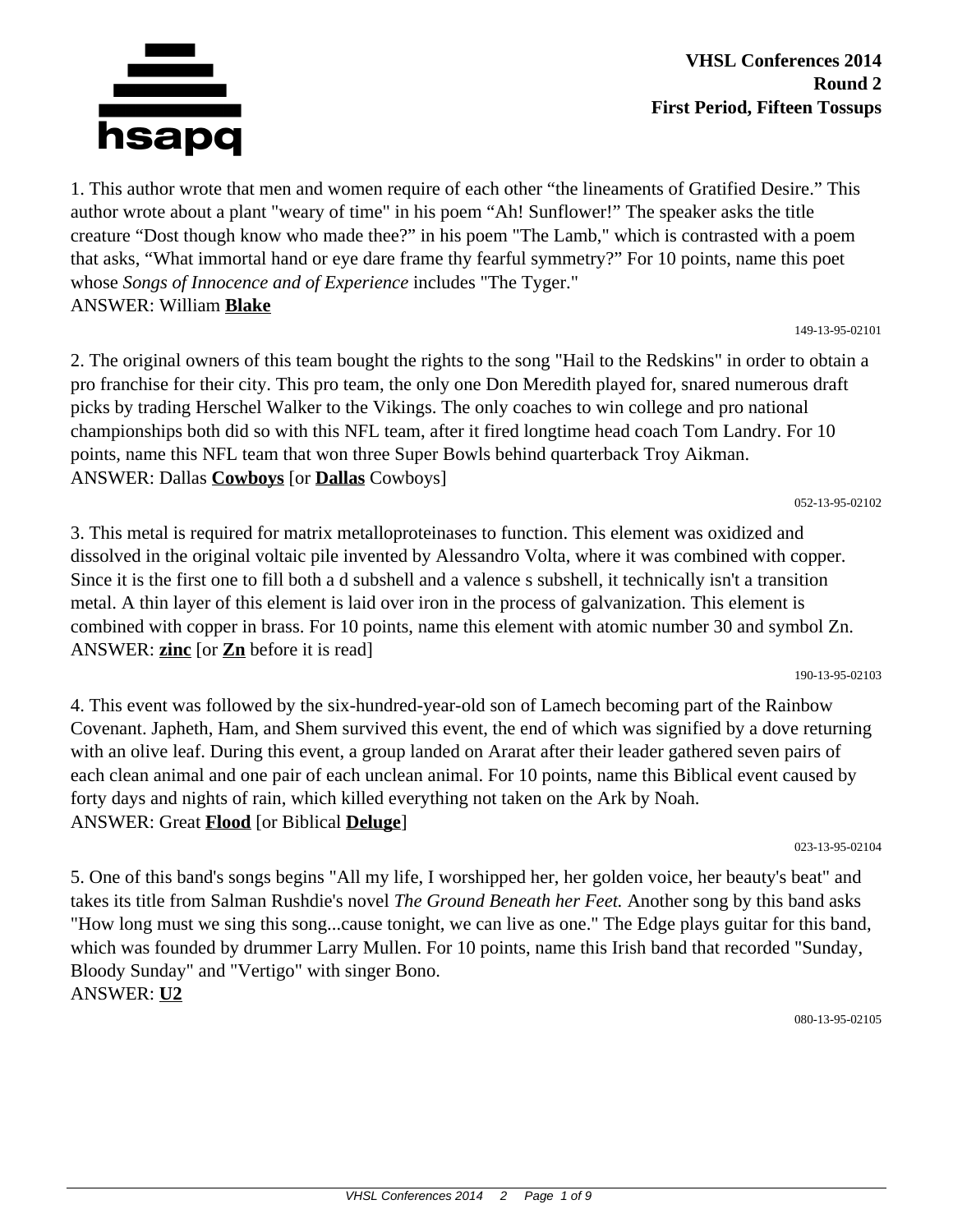6. For a state variable, residuals are the difference between the variable's actual value and what the value would be for one of these substances. Their internal energy is independent of pressure, and they have a compressibility factor of 1. They have perfectly elastic collisions, negligible particle volume, and no intermolecular attractive forces according to the kinetic theory, an assumption that requires low pressures and high temperatures. For 10 points, name these substances that obey the equation  $PV = nRT$ . ANSWER: **ideal gas**es [prompt on **gas**es]

190-13-95-02106

7. In a story by this author, salesman Manley Pointer carries whiskey and birth control in his hollowed-out Bible. In that story by this writer, Hulga Hopewell has her artificial leg stolen. This author wrote about the cat Pitty Sing causing a car accident for the Grandmother and her family. In that story by this woman, a family traveling to Florida is massacred by a criminal called the Misfit. For 10 points, name this female author of Southern Gothic stories like "A Good Man Is Hard to Find." ANSWER: Flannery **O'Connor**

052-13-95-02107

8. These structures can be described by their surface, volume, and asymmetry energies in the Bethe-Weizsacker (BEET-uh VAYT-zahk-ehr) formula. Maria Goeppert-Mayer explained the "magic number" phenomenon of these structures. They are held together by the exchange of virtual mesons, the carriers of the residual strong force. Two of these structures in hydrogen are fused to form a helium one in the sun. For 10 points, identify these atomic structures composed of neutrons and protons. ANSWER: atomic **nucleus**

9. In a novel set during this conflict, Robert Faehmel (FAY-mel) destroys St. Anthony's Abbey to clear a field of fire. Robert's memories of this conflict are described by Heinrich Boll in *Billiards at Half-Past Nine.* In a nonfiction book written during this conflict, the author says that she still believes "in spite of everything, that people are truly good at heart." For 10 points, Anne Frank wrote her diary during what conflict?

## ANSWER: **World War II**

10. This god became the first to be tried for murder after killing a man who attempted to violate his daughter Alcippe (al-KIP-ee). This god became furious when his dragon was killed by Cadmus, who would later marry his daughter Harmonia. This god rescued Thanatos from Sisyphus, and he was caught with Aphrodite in a net created by Hephaestus (huh-FESS-tis). This god was stabbed by Diomedes (die-OH-meh-deez) during the Trojan War. For 10 points, name this Greco-Roman god of war. ANSWER: **Ares** [or **Mars**]

11. This composer used "nested proportions" to determine structures meant to evoke the "rasa" of Indian music. To produce his *Music of Changes,* he consulted star charts and the *I Ching.* He was a pioneer in placing objects in between the strings and hammers of pianos to "prepare" them. His most famous piece consists of the ambient sounds heard by the audience as the performer sits at the piano. For 10 points, name this composer of *4'33"* ("four minutes, thirty-three seconds"). ANSWER: John Milton **Cage**, Jr.

130-13-95-02111

121-13-95-02109

234-13-95-02108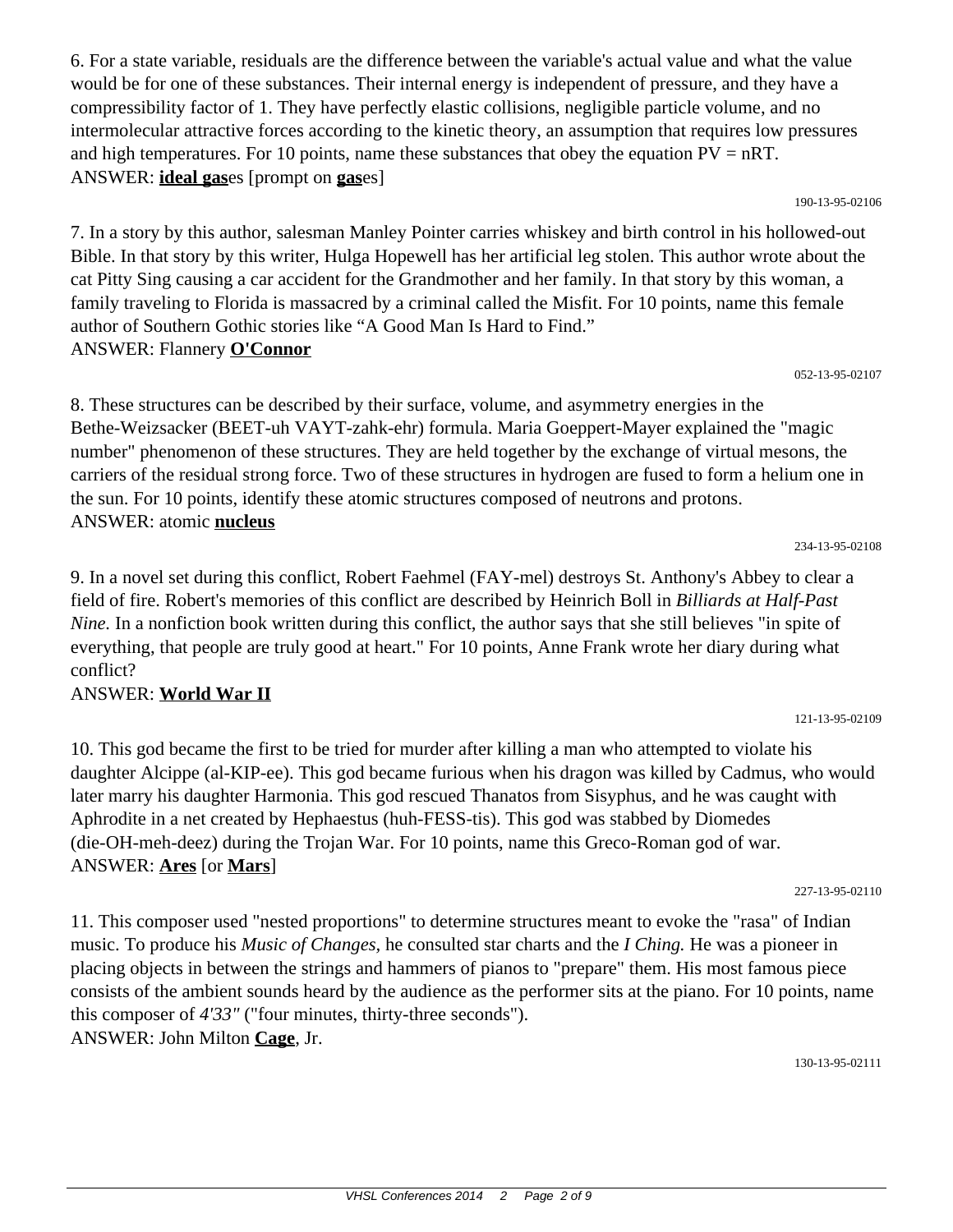12. A character created by this author climbs into a trash can when told to "hit the sack" in a play about Hugo Pludek's career at the Liquidation Office. This author of *The Memorandum* and *The Garden Party* was an early supporter of the Charter 77 movement, which brought him to political power following the Velvet Revolution. For 10 points, name this absurdist playwright, who became the leader of the anti-Communist opposition in Czechoslovakia and first president of the Czech Republic. ANSWER: Vaclav **Havel**

147-13-95-02112

052-13-95-02113

052-13-95-02114

13. This mountain range was mythically home to spirits called "apus." The highest mountain in this range features the Polish glacier, and another mountain in it is farther from the center of Earth than any other location on the planet's surface. This mountain range features such native animals as chinchillas and the alpacas. It is home to mountains such as Chimborazo and Aconcagua. For 10 points, name this long mountain range on the west coast of South America.

ANSWER: **Andes** [or **Andean** range]

14. In describing this family, a narrator says, "if ever mortal painted an idea, that mortal was" a male member of this family. That member compares "the death cry of the dragon" to the inhuman sounds of his sister. A friend of this family reads the novel *The Mad Tryst* to one of its members. That member, Roderick, buries his sister Madeline alive before their mansion collapses. For 10 points, name this family whose house's fall is described in an Edgar Allan Poe story. ANSWER: **Usher**

15. One over j times angular frequency times this quantity is a formula for impedance. This quantity equals the derivative of charge with respect to potential. This quantity can be increased by adding barium titanate or other dielectrics, and for two thin plates it is proportional to area and inversely proportional to their separation. This quantity adds in parallel, unlike resistance and inductance. For 10 points, identify this electrical quantity, measured in farads. ANSWER: **capacitance**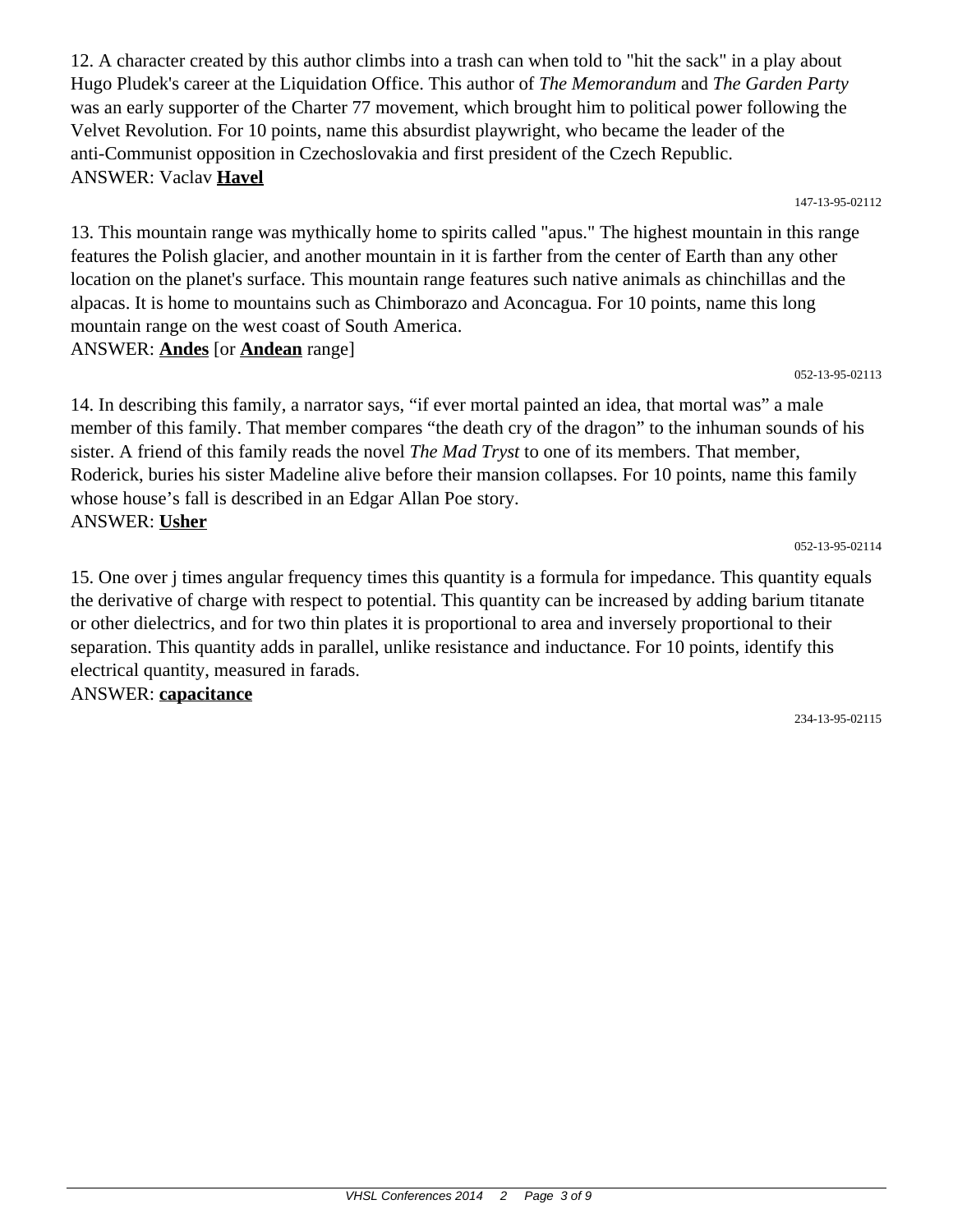

**VHSL Conferences 2014 Round 2 Directed Round**

1A. What Romanian dictator was served by the police force known as the Securitate (SEH-coo-ree-TAH-tay) and was executed on Christmas Day 1989? ANSWER: Nicolae **Ceausescu** (chow-CHESS-kyoo)

1B. Identify the Washington Irving short story in which Ichabod Crane is haunted by the Headless Horseman.

## ANSWER: "The **Legend of Sleepy Hollow**"

2A. No two electrons that have the same value for what quantity can occupy the same orbital due to the Pauli exclusion principle?

ANSWER: **spin**

2B. What Greek term denotes the use of excessive exaggeration as a figure of speech? ANSWER: **hyperbole**

3A. This is a 20-second calculation question. What is the difference between the mean and the median of the set of five numbers: 0, 2, 4, 6, and 13? ANSWER: **1**

3B. This is a 20-second calculation question. What is the product of all roots between negative pi to pi of the equation 1 plus the sine of x equals cosine of  $x$ ? ANSWER: **0**

4A. What first major battle of the Civil War pitted P.G.T. Beauregard against Irvin McDowell and gave Stonewall Jackson his nickname?

ANSWER: Battle of **First Bull Run** [or **First Manassas**; prompt on partial answer]

4B. What Umberto Eco novel follows William of Baskerville's investigation of a murder at a medieval abbey?

ANSWER: *The Name of the Rose*

5A. Adam's Bridge lies between what island country and the continental mainland? ANSWER: **Sri Lanka**

5B. What American painter caused scandal with his portrait of Virginie Gautreau called *Madame X*? ANSWER: John Singer **Sargent**

6A. What phenomenon, a consequence of Le Chatlier's principle, occurs when NaCl (read out letters) is added to a solution of PbCl2 (read out letters/numbers), causing the PbCl2 to precipitate? ANSWER: **common ion** effect [or **CIE**]

6B. What daughter of Henry VIII was nicknamed "Gloriana" and became queen of England in 1558? ANSWER: **Elizabeth I** [prompt on **Elizabeth**]

7A. What Russian composer helped inaugurate musical modernism with his ballets *Petrushka* and *The Rite of Spring*?

ANSWER: Igor **Stravinsky**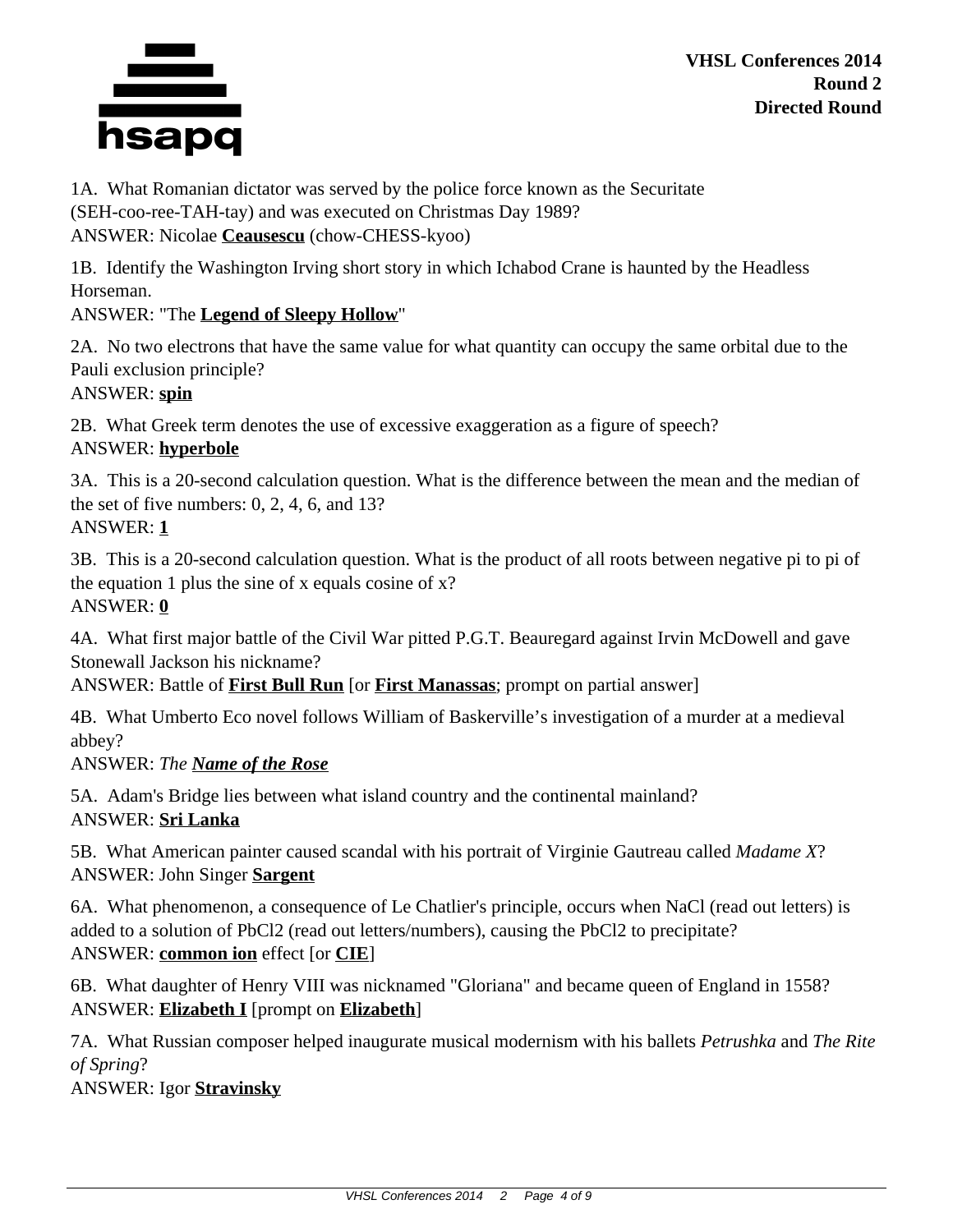7B. What type of control flow statements includes the if-else construct and allows one to execute code based on a boolean constraint?

ANSWER: **condition**al statements [or **conditional** expressions; or conditional **construct**s; or **selection** in place of "conditional"]

8A. What American IT specialist fled to Hong Kong and then Russia after leaking details of the NSA Prism spy program in 2013?

# ANSWER: Edward **Snowden**

8B. What is the first-person singular pronoun in Mandarin Chinese? ANSWER: **wo**

9A. This is a 30-second calculation question. What is the value of the tangent of fifteen degrees squared minus the secant of fifteen degrees squared? ANSWER: **-1**

9B. This is a 30-second calculation question. A quadratic polynomial P with real coefficients has the root 1 plus i. If the value of P at 1 is 3, what is the value of P at 0? ANSWER: **6**

10A. Name the artist who produced *The Sleep of Reason Produces Monsters* and *The Third of May 1808.* ANSWER: Francisco Jose de **Goya** y Lucientes

10B. The value of an hexadecimal digit is multiplied by what number raised to some power to obtain its decimal representation? ANSWER: **sixteen**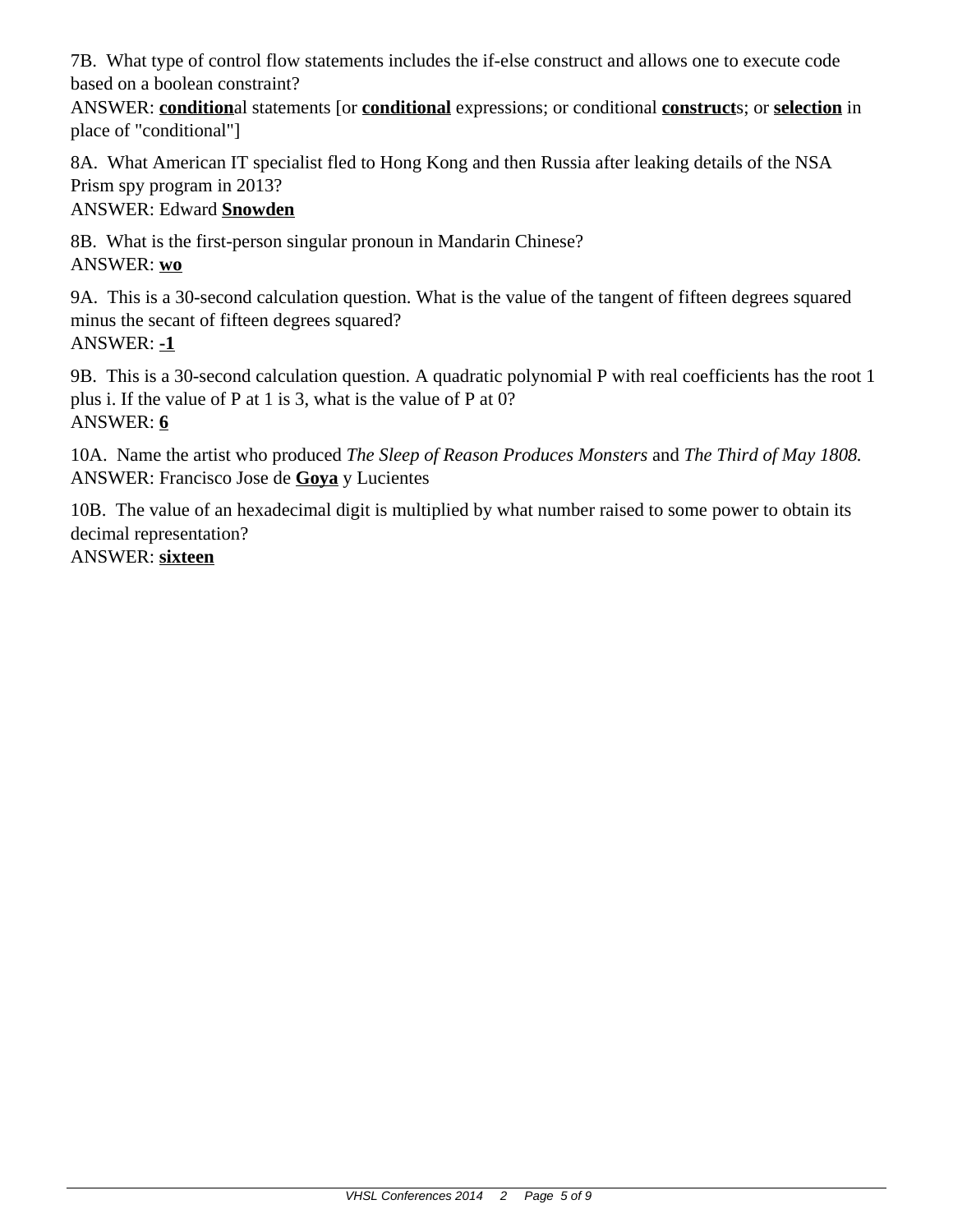

ANSWER: John R. "Johnny" **Cash** [or J.R. **Cash**]

3. A complex found in this organelle has the Ycf4 (read out letters/numbers) domain and evolved from green sulfur bacteria. Another enzyme found in this organelle transfers electrons between four manganese atoms in the Kok ("KOHK") cycle. A membrane in this organelle contains centers called P700 and P680. This organelle has lamellae (LUH-mell-ee) connecting grana (GRAH-nuh), which are stacks of thylakoids. For 10 points, name this organelle that conducts photosynthesis in the plant. ANSWER: **chloroplast**s [prompt on **plast**ids] 048-13-95-02119

1. This lake is the site of Northerly Island, once the home to Meigs Field airport. It is traversed by the *SS Badger,* which runs from Manitowoc to Ludington. This lake contains an island that was once a Mormon kingdom run by James Strang. The Sleeping Bear Dunes National Lakeshore is located on this lake, which

2. This man wrote the lines "Everybody knows where you go when the sun goes down" and "I wasted my time when I would try, try, try." Another song by this man describes a train "rollin' 'round the bend," heard by a man who "shot a man in Reno, Just to watch him die." Those songs were sung by Joaquin Phoenix in a biopic of this man's romance with June Carter. His signature song opens "I keep a close watch on this heart

of mine." For 10 points, name this country musician who wrote "I Walk the Line."

4. This president signed the Employment Act, which established the Council of Economic Advisors. His seizure of steel mills was ruled unconstitutional by the Supreme Court after he left office. He criticized the "Do Nothing Congress" that was in session during his administration and passed the Taft-Hartley Act over his veto. Universal health care was an unsuccessful part of his "Fair Deal." For 10 points, name this President who succeeded Franklin Roosevelt.

ANSWER: Harry S. **Truman**

5. A peptide derived from this virus with the sequence Y-P-Y-D-V-P-D-Y-A is commonly used for protein purification. This virus requires the M2 channel for uncoating. It undergoes antigenic shift when its 8 RNA strands shuffle, and it has neuraminidase (NUHR-am-in-uh-dayse) and hemagglutinin on its surface. Oseltamivir is a treatment for this virus. For 10 points, name this virus that comes in swine, bird, and Spanish varieties and causes a cold-like illness. ANSWER: **influenza** virus [or **flu** virus]

048-13-95-02121

contains Beaver Island and is the only Great Lake located entirely within the U.S. For 10 points, name this lake that Chicago is found on, located to the west of its namesake state.

#### 052-13-95-02117

020-13-95-02118

121-13-95-02120



ANSWER: Lake **Michigan**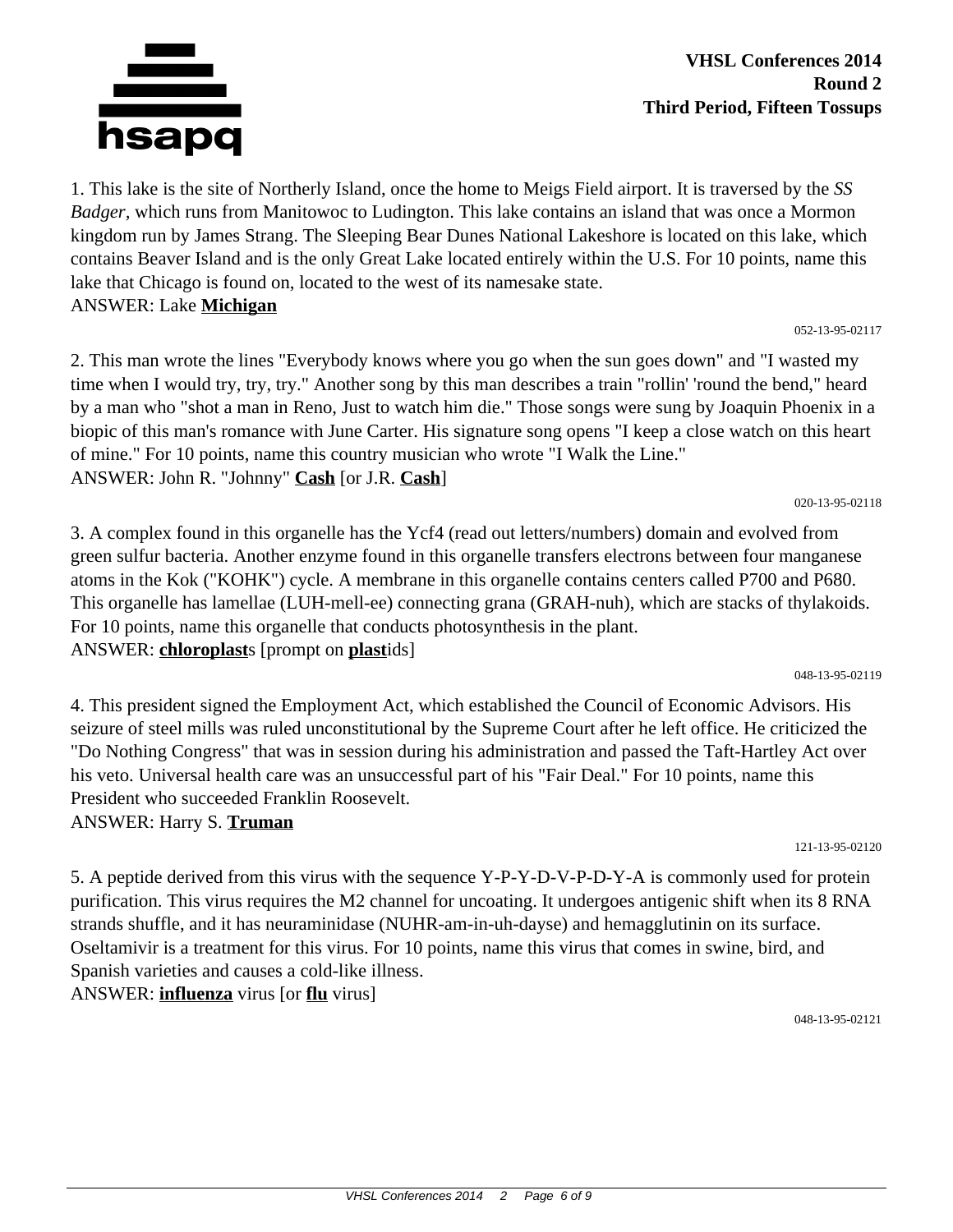6. This language is most closely related to Khanty and Mansi, which are spoken along the Ob river in Russia. It uses many Turkish words relating to horse riding. Its two difficult palatal stop consonants are written "t-y" and "g-y." This language has over two dozen noun cases, and it follows vowel harmony. Like Finnish and Estonian, this European language is part of the Finno-Ugric (OO-grik) family. For 10 points, name this most-spoken non-Indo-European language of Europe, often heard in Budapest. ANSWER: **Hungarian** [or **Magyar**]

021-13-95-02122

080-13-95-02123

237-13-95-02124

7. This author disguised herself as an Abyssinian nobleman touring a British flagship in the Dreadnought Hoax. She fictionalized her relationship with fellow writer Vita Sackville-West in a novel about a nobleman who lives hundreds of years and changes genders. One of her novels describes the suicide of Septimus Smith along with the title woman's arrangements for her party. For 10 points, name this twentieth-century British modernist and feminist who wrote *Orlando* and *Mrs. Dalloway.* ANSWER: Virginia **Woolf**

8. Travertine is one kind of this rock deposited by mineral springs, while tufa is another kind found in columns around Lake Mono. This rock consists primarily of aragonite (ah-RAH-guh-nite) and calcite. Karst topographies are most commonly formed from dolomite or this rock, which reacts with acid to release carbon dioxide. For 10 points, name this sedimentary rock consisting of calcium carbonate, often from marine organisms.

#### ANSWER: **limestone**

9. Chancellor Li Linfu led a series of purges during this dynasty. Buddhism was suppressed during the Hu-chiang (hoo-CHONG) period of this dynasty, which fought against the Abbasid Caliphate at the Battle of the Talas River. This dynasty was interrupted by the reign of Empress Wu Zetian. This dynasty defeated An Lushan's rebellion, and it was the time of poets such as Li Po and Du Fu. For 10 points, name this Chinese dynasty founded by Emperor Gaozu (gow-ZOO) that followed the Sui (SWEE) dynasty. ANSWER: **Tang** dynasty

227-13-95-02125

10. A character in this novel reads a book called *Kidney Troubles and Their Cure.* The narrator of this novel is working on an engineering project at Corbury Junction, and the main character unsuccessfully attempts to procure a loan from Andrew Hale. Ultimately, the protagonist's hypochondriac wife Zeena takes care of him following a "smash up." For 10 points, name this novel in which the title character and Mattie Silver attempt suicide via sled crash, written by Edith Wharton. ANSWER: *Ethan Frome*

030-13-95-02126

11. The T locus in mice is responsible for a type of "drive" named for this process. In ciliates, the micronucleus undergoes this process before fusing as part of conjugation. During this process, the synaptonemal complex forms chiasmata. Nondisjunction during it can result in aneuploidy (AN-uh-ploy-dee) in offspring, and it is divided into two halves, which allows it to create four haploid cells from a single diploid precursor. For 10 points, name this type of cell division that occurs in sex cells. ANSWER: **meiosis** [or **crossing over**; do not accept "mitosis"]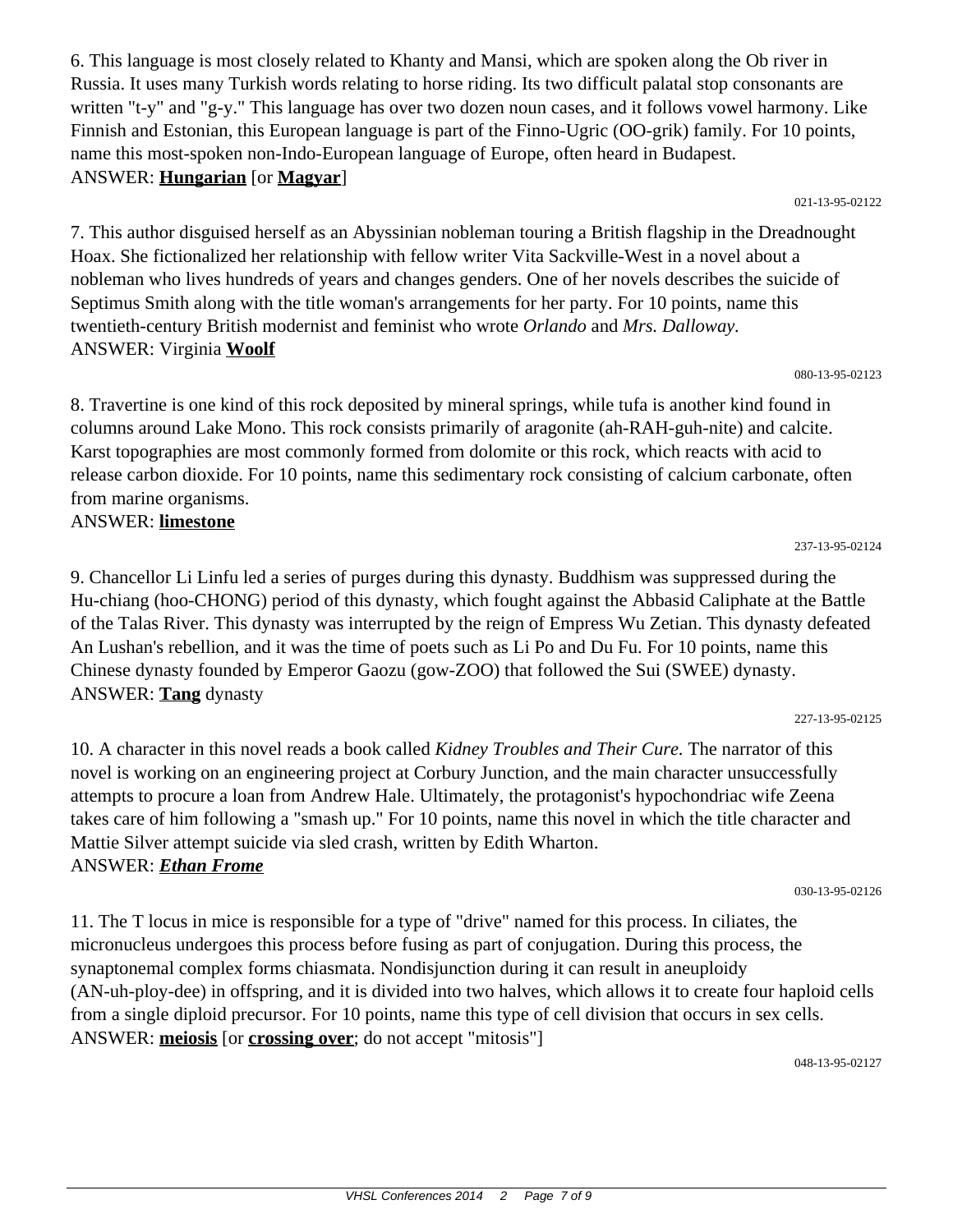12. The only remnant of this object is a key that prevented communication between the battery and transmitter. Sent to measure the temperature of the upper atmosphere, it was designed and launched after Object D took longer than expected to build. It was followed by a craft that flew the dog Laika into space. Designed as a metal sphere with four antennae attached, its launch began the Space Race between the Soviet Union and the United States. For 10 points, name this first object to be launched into Earth's orbit. ANSWER: **Sputnik 1** [or **PS-1**; prompt on **Sputnik**]

140-13-95-02128

13. This man encouraged his followers to "cast down your bucket where you are" and assured conservatives that "in all things purely social we can be as separate as the five fingers." He used the Hampton Institute as the model for the school he founded, the Tuskegee Institute. This man delivered the Atlanta Compromise speech and wrote the autobiography *Up From Slavery.* For 10 points, name this early twentieth century African-American educator who promoted job training over political action. ANSWER: Booker Taliaferro **Washington**

131-13-95-02129

14. The killer in this event was slain in revenge by a being who grew to adulthood in a day after being conceived by a giantess. After it happened, a being named Thokk refused to weep. The killer in this event was the blind Hoder. The victim in this event was invulnerable to everything but mistletoe, thanks to the efforts of his mother, Frigg. For 10 points, name this event in Norse mythology where a beloved son of Odin is killed thanks to the machinations of Loki.

ANSWER: **death of Baldr** [or descriptive answers such as **Baldr** being killed by mistletoe, etc.; anything that squares with the info in the question and mentions **Baldr** is right]

052-13-95-02130

15. In ANOVA, a capital X symbolizes the "grand" form of this quantity. Cumulative distribution functions evaluated at this point equal 0.5, and this value will always have a Z-score of 0. An approximation for this number is found at the center of a confidence interval. Standard error is calculated by squaring the difference between this value and each element in the sample. It is defined as the sum of a sample divided by the number of elements. For 10 points, name this value, the average of a sample of data. ANSWER: **mean** [or **sample mean**; or **population mean**]